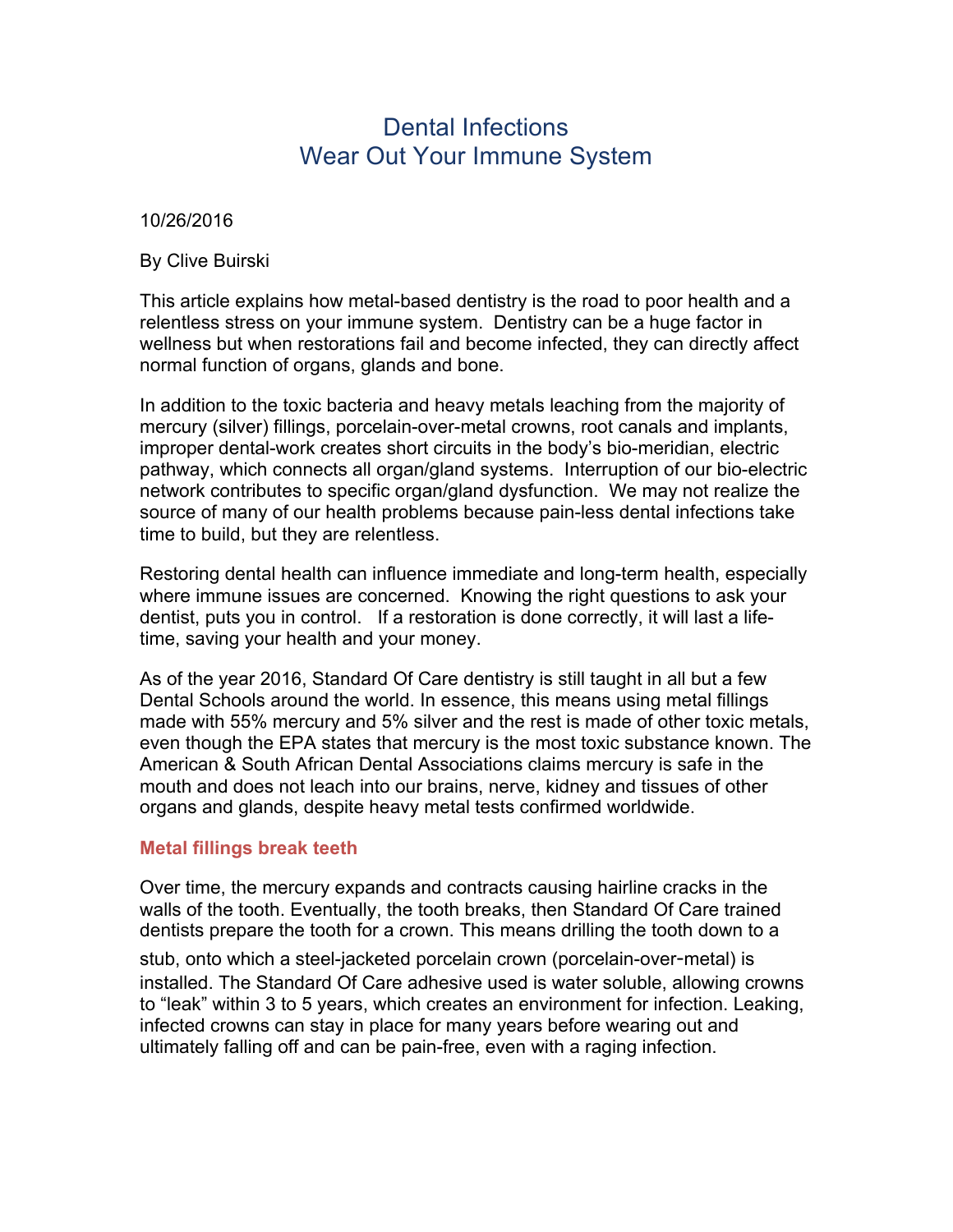Dental X- rays are not able to show infection under Standard Of Care crowns, as they are made with a steel jacket. Infected, leaking crowns are relentless and over time, can exhaust our immune systems. Tens of millions of people have several teeth restored with Standard Of Care crowns, another nail in the coffin for the tooth, after it's destroyed by a mercury amalgam, sold as a "silver filling".



#### Infection under a crown

Once Standard Of Care crowns fail outright, allowing the nerve to die, the next step in the decline of the tooth, is a procedure known as a root canal – the removal of the nerve, ligament and its blood vessels. The canals of the root are then filled with a material called gutta percha, which starts out as a natural rubber, but is blended with heavy metals in order to be seen on Xray. Within weeks or months, the gutta percha contracts away from the walls of the canal, leaving a space for bacteria to grow, undetected for years, without pain. 100% of root canals left long enough to fester, progress to osteo necrotic lesions in the jaw-bone (see below), requiring surgical removal of infected gum and bone.

Standard Of Care dentistry's remedy for dental infections, is to cut away the infected gum and bone. Some infections are deep into the bone, requiring significant surgery.

### **What's an alternative to surgery?**

1) *10 to 20 second laser treatments* 1 or 2 times weekly - from your friendly dentist  $\odot$  Laser dis-infection of the jaw-socket greatly reduces inflammation and infection and speeds healing - bio-stimulation of dentin, gum and bone.

2) *Apply clay-packs* in and around the tooth socket, once the dead tooth (root canal) is removed. Some people have significant infections that require as many as 50 or 60 or more clay packs to clear the debris for rebuilding healthy bone. Mud-packs work by cation exchange, like magnets of opposite poles.

## **How to prepare and apply Dental Mud-Packs**

1 tablespoon of each: Green French clay powder and Zeolite powder – add 2 teaspoons pure water to a clay-mud texture and apply into and around the tooth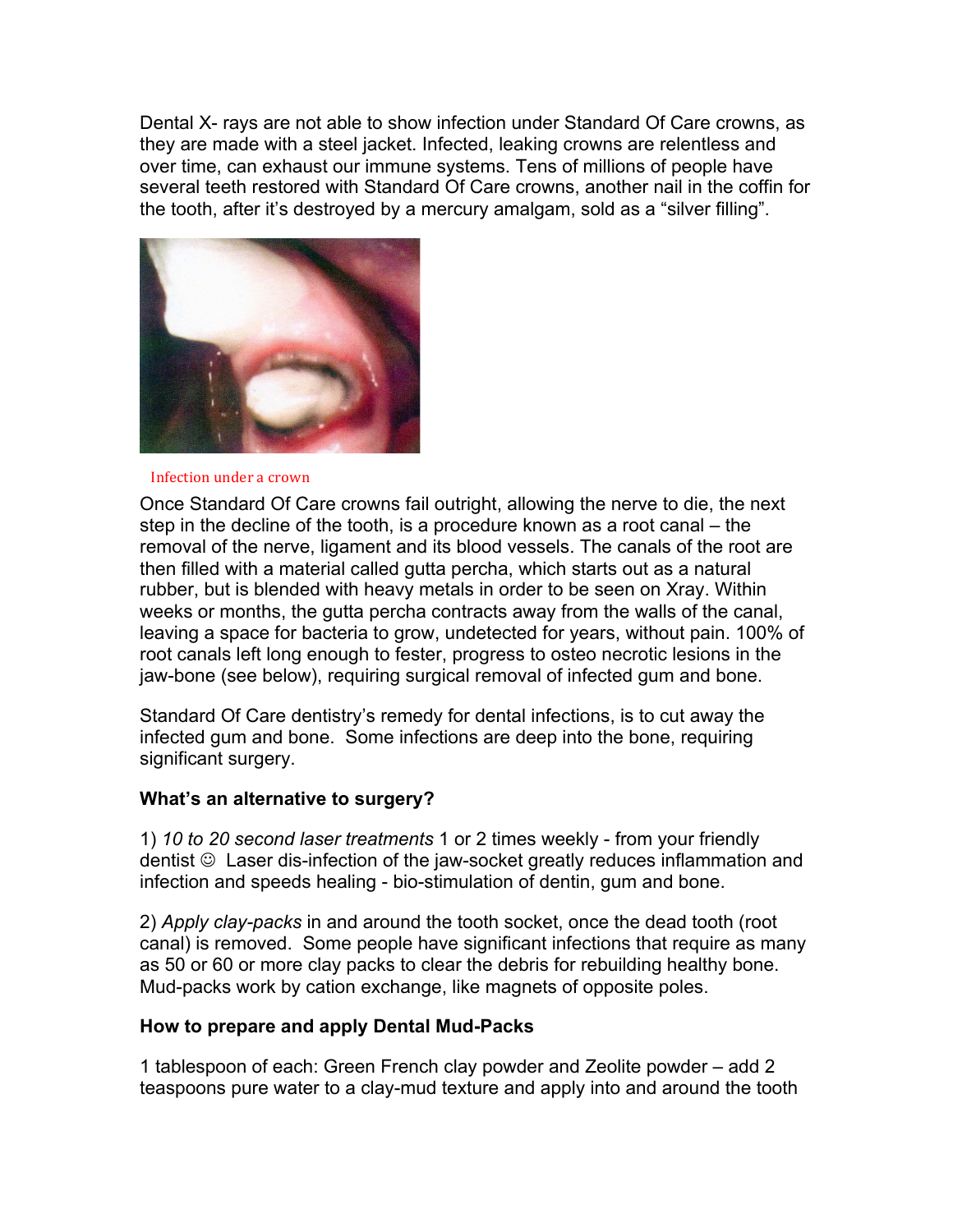socket. Leave in place for 10 minutes. Rinse out. You can apply 2 to 4 mudpacks daily. Consider adding Aloe Ferox Bitter Extract powder to the mud-packs for increased immune support at the site.

Consider applying these mud-packs to the front of your throat - thyroid area to assist detoxification of thyroid and parathyroid.

3) Ask your dentist about stem cell restoration of the bone socket. Dr. Elizabeth Piela, DDS (Belmar,

NJ) is a pioneer in this field. Phone 732-280-9700

The key to positive results with mud-packs is repetition. Enough mud packs need to be applied over 6 to 9 months or more if necessary.



#### Infection from root canal

If the dead (root canal) teeth are removed before infection sets into the surrounding bone, then Standard Of Care dentistry calls for titanium implants, a bolt that is screwed into the jaw to hold a "crown". Consider that 100% of titanium implants eventually get infections around the post, going undetected for years. Titanium post infections can overwhelm your immune system. Implants require viable bone to properly adhere. Is this the case with already infected bone?

Alternatively, a partial denture made of non-toxic material such as Valplast or Dentsply, works well to chew with and looks like a natural tooth. It can be clipped out, cleaned and replaced daily. No drilling into the jaw required. **Metal bridges** are a compounding problem because they require destruction of adjacent teeth to "hang" the bridge on. I would choose a dental appliance that can be removed, cleaned and that does not destroy teeth for any reason. The teeth are circuit breakers in our bio-merdian electric pathway.

To help your body heal itself with dental infections, consider including therapeutic amounts of **real vitamin C** like Camu Camu Vitamin C Fruit Powder from immunologic.net (not ascorbic acid) along with other immune supporting herbs such as Olive Leaf Extract and Aloe Ferox Whole Leaf Caps in your daily regimen. Maintain an alkaline whole-body pH of 7.2 to 7.4 measured of urine and saliva consistently. Alkaline body pH concentrates oxygen into blood and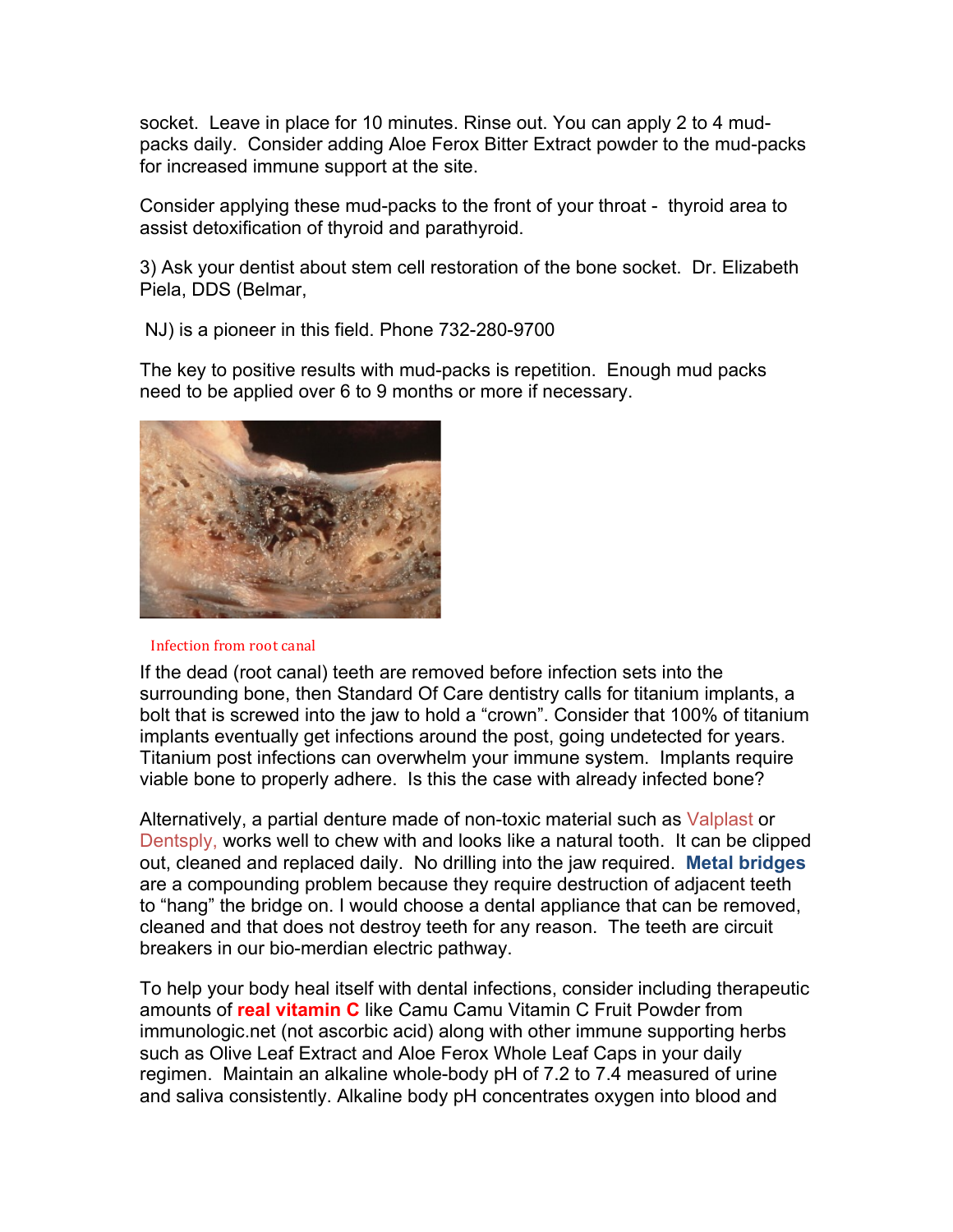cells for rapid healing and infection management.

#### **Insist on digital x-ray systems vs. the older analog units?**

1) Digital x-rays produce about 90% less radiation compared to analog systems. Radiation is a health hazard.

2) Digital x-rays provide a much higher resolution for better diagnosis. It is impossible to properly assess the status of a tooth without a large, highresolution image. Most dentist using digital x-ray systems now also use Intra-Oral (digital) cameras for taking pictures of single teeth for display on a monitor. These high-resolution images enable a discussion with you and your dentist, as to the options you have to properly restore the tooth.

#### **What's the critical difference between anesthesia options?**

Standard of Care **and** Biological Dentists often use a highly toxic substance called Lidocaine which breaks down in the body to a chemical called aniline. Aniline is a direct carcinogen. One ampule of lidocaine to numb the jaw produces the same amount of aniline as 650,000 un-filtered cigarettes. Most adults need 1 1⁄2 to 2 ampules per anesthesia. Ask your dentist for Septocaine, a non-toxic anesthetic.

### **What is a rubber dam?**

A rubber dam is placed in the back of the mouth to prevent mercury bits from being swallowed. However, a rubber dam does not protect you from the mercury vapor breathed while the tooth is being drilled.

### **Insist on high volume internal and exhaust systems?**

Preventing mercury vapor from being breathed and swallowed during preparation of the tooth requires a high-volume exhaust placed in the mouth, directly at the tooth being worked on, while an additional high-volume exhaust is place just outside your mouth. Medical-grade clean air is provided via a nasal cannula for further protection. Non-volatile dental procedures do not require special exhaust or nasal cannula.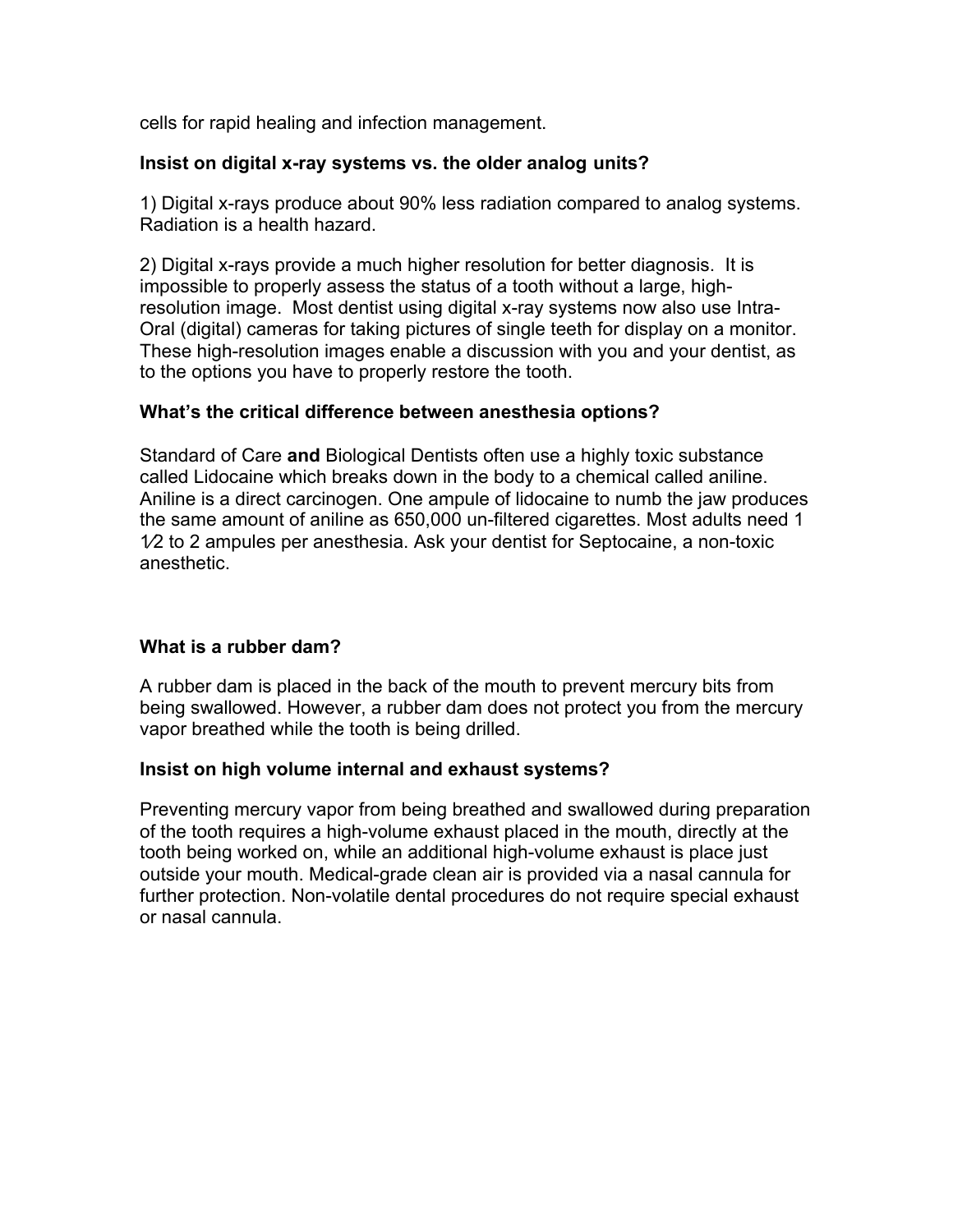

# **Insist your dentist use magnification "loops" with light?**

Although the dentist may have normal vision, it is not enough for exacting dental work. Magnification with directed light ensures best vision for accurate preparation of teeth.



# **Dye-stain with certain procedures?**

Dye-stain is used during preparation of teeth to ensure that all decay is removed. Visual magnification with light does not ensure complete clean-up of the tooth. Dye-stain exposes decay for the dentist to detail. Long-term viability of the restored tooth, depends on the level of dis-infection, using both dye-stain, laser and ozone.

## **Ask your dentist to use a new burr (drill bit) when your tooth is being prepared (drilled)?**

New burrs enable the dentist to save as much tooth structure as possible. This is key considering that a tooth can only survive a limited amount of trauma. The more tooth structure that can be saved, the longer the life of the tooth.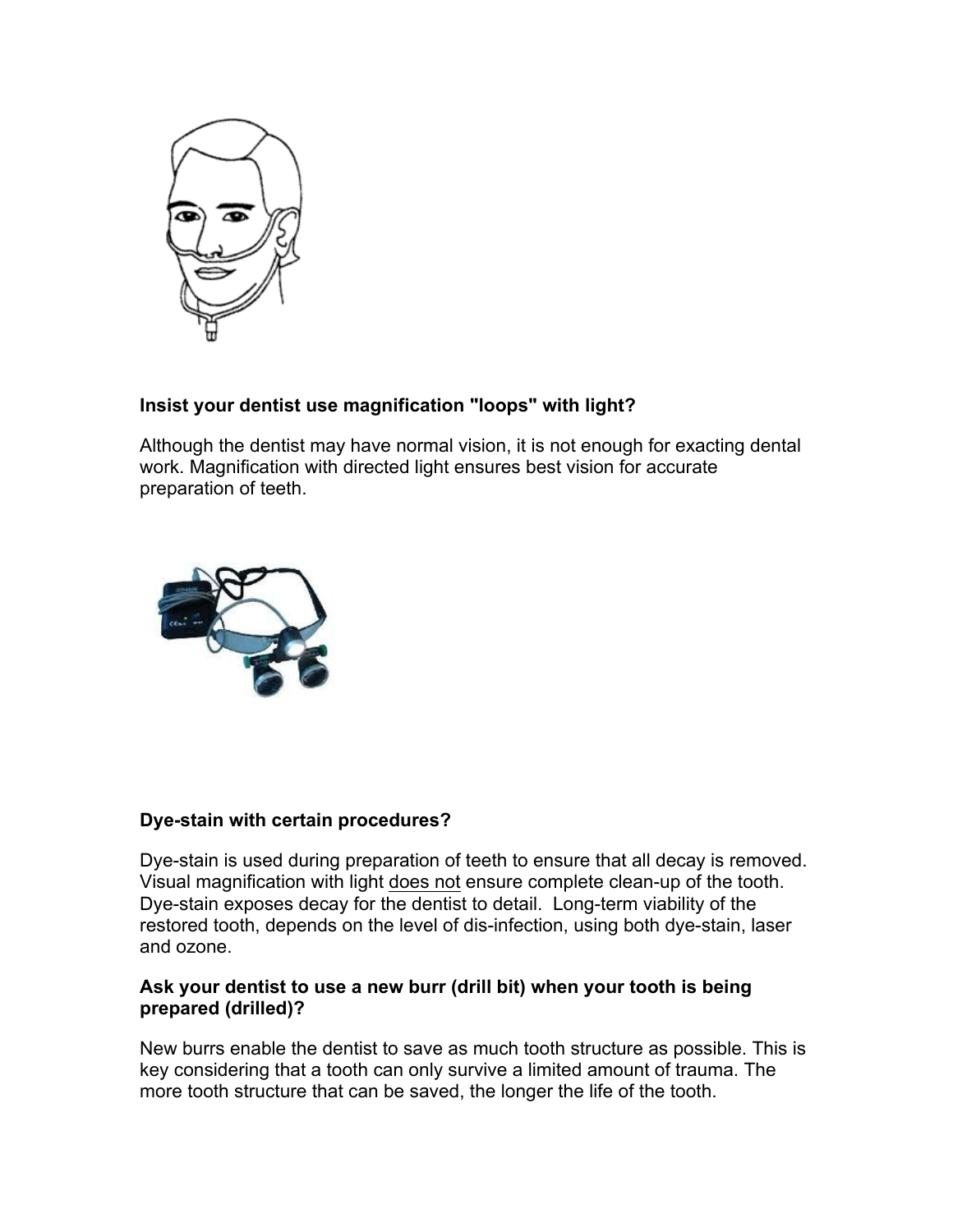# **Don't get tricked with "Biological" dentistry**

Compare "Biological" dentistry compared to 21<sup>st</sup> Century Laser-Adhesion dentistry materials. Most "biological" dentists use composite (white fillings) which are considered *immunologically* compatible but are *neurologically* toxic due to their aluminum dioxide content which can exacerbate neurologic diseases such as multiple sclerosis, alzheimer's, parkinson's and dementia. Composites (white fillings) often contain xeno-estrogens creating hormone imbalance. Women concerned about breast, ovarian and cervical cancer should be aware of this, especially if the goal is to restore many teeth with this potentially toxic material. How can composite dental materials (xeno-estrogens) be immunologically compatible, if xeno-estrogens are cancer promoters?

21<sup>st</sup> Century Laser-Adhesion Dentistry uses low-fusing ceramics, practically identical to your original tooth structure. Ceramic crowns are properly installed with a two-part adhesive, set by polymerizing light for a permanent bond that

does not leak. 21<sup>st</sup> Century Laser-Adhesion dentists use a laser (ND Yag Erbium lasers) to dis-infect the prepped tooth, before installing a temporary and permanent crown and after extractions. Dental lasers not only dis-infect the tooth, surrounding gum and entire tooth structure, but the laser also bio-stimulates the tooth, gum, nerve, blood vessels, tendon of the tooth for super-fast healing and pain-free dentistry.

"Biological" dentists typically use ozone for dis-infection that only affects the surface which it makes contact with. Ozone does not dis-infect the whole tooth structure and does not provide bio-stimulation and does not reduce pain associated with the tooth being drilled on. Dental lasers practically provide painfree dentistry. It's like magic! I speak from experience of having my entire mouth properly restored with laser-adhesion-dentistry.

Efficacious restoration materials for low-fusing ceramic crowns include Lava, 3M Vita-Block, Duceram, E-Max, and Zirconia, especially for chewing teeth. Make sure you get the harder material options for the chewing teeth due to their higher density and resistance to cracking.

Esthetex is a non-toxic composite, used on non-bite surfaces only.

### **Not all dentures are safe**

Some people have lost enough teeth to require a partial or complete denture. The "pink" part of denture contains toxic heavy metals however there are two non-toxic denture materials to request from your dentist. Their material names are "Dentsply" and "Valplast".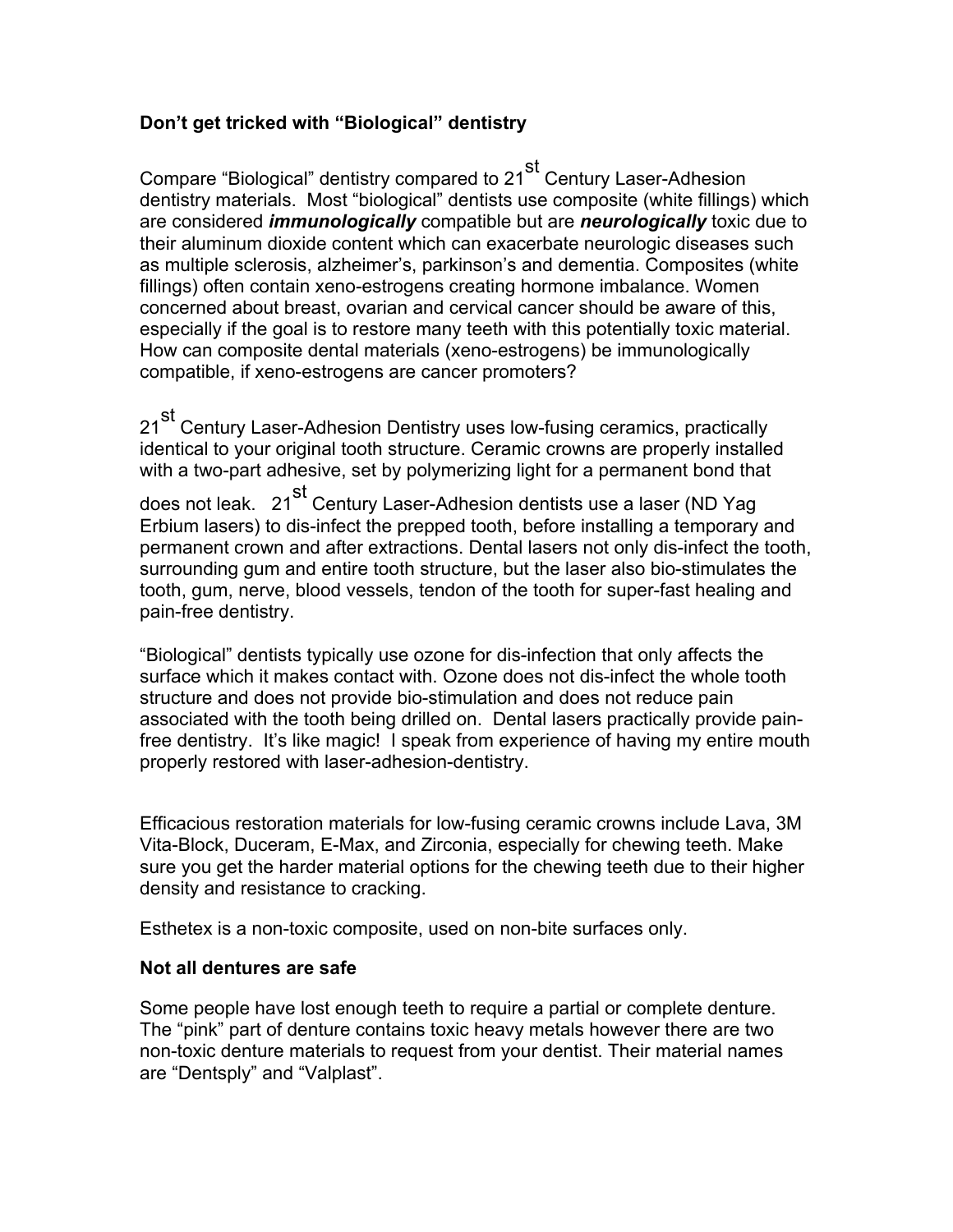#### **In-house crowns with Cerec 3D**

Some Laser-Adhesion dentists use Cerec 3D systems. This is an advanced digital imaging system that translates the cleaned-up tooth image to a 3 dimensional milling device, which prepares the new crown in about 40 minutes. The newer systems mill the crowns in about 15 minutes! Cerec 3D allows the dentist to prepare your tooth and install your new crown in the same session, with one anesthesia, vs. a temporary crown installation, then removal when the new crown arrives back from the dental lab. This requires yet another anesthesia.

Find a dentist with many years of experience using Cerec 3D. These dentists are generally well schooled in 21<sup>st</sup> century laser-adhesion dentistry, however, I have discovered that there are still many dentists that are on the fence with metal dentistry, even though they use Cerec 3D. There is only one reason for this: insanity, which could be from mercury poisoning, the very substance they are ok with. Insanity.

### **What is politically correct dental speak?**

More insanity: Most states including Texas have laws imposed by the ADA, that prevent dentists from removing mercury amalgams, if the patient wants them removed for toxicity reasons. However, if you say that you want your mercury fillings removed because "**you don't like the way the look**", then the dentist will be happy to take them out for you. If your head explodes from tying to understand this, you are not alone. Germany and Scandinavia outlawed mercury fillings years ago, but in America, South Africa and other countries, it is taught to our new dental students, in 2016 !

# **ONE TOOTH AT A TIME PLEASE**

Many people find a great dentist with all the knowledge, experience and digital imaging equipment, etc, and this big mistake happens… the dentist adds up the total number of teeth that need work, multiplies by average \$1500 for each ceramic crown and tells the un-suspecting patient that the bill is going to be \$9000. Some people have more teeth that need restoration! So the patient does nothing, they "feel fine." INSTEAD, the patient should discuss with the dentist to determine which is the first most important tooth to work on. Then prioritize the rest. Take your time to do it properly, it will last you a life-time. I took 6 years to fix my mouth, which was practically destroyed from metal fillings and crowns, like millions of people around the world.

There is no benefit in restoring more than 1 or 2 teeth maximum, at one time for a couple of reasons. Too much stress on the immune system from mercury vapor and bits that may be swallowed. It is more difficult to adjust the bite exactly when the jaw is numb, laying down in the dental chair (incorrect position